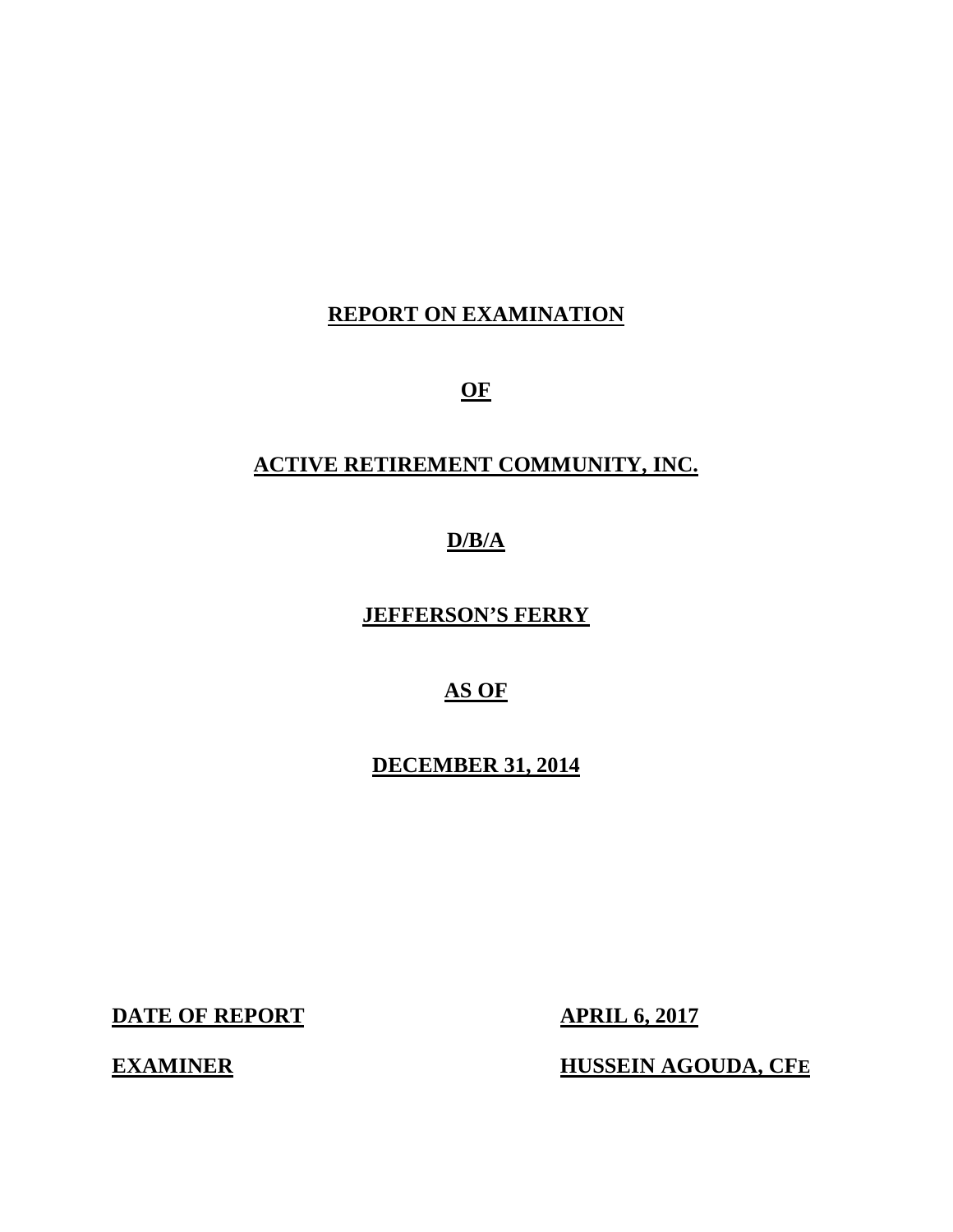#### **TABLE OF CONTENTS**

### **ITEM NO.**

#### **PAGE NO.**

| 1. | Scope of the examination                                                                            | 2                 |
|----|-----------------------------------------------------------------------------------------------------|-------------------|
| 2. | Description of the Community                                                                        | 3                 |
|    | A. Corporate governance<br>B. Corporate structure<br>C. Disclosure statement<br>D. Occupancy rates  | 6<br>7<br>9<br>10 |
| 3. | <b>Financial statements</b>                                                                         | 11                |
|    | Balance sheet<br>$\mathsf{A}_{\cdot}$<br>Statement of revenue, expenses and actuarial surplus<br>В. | 12<br>13          |
| 4. | Compliance with prior report on examination                                                         | 15                |
| 5. | Summary of comments and recommendations                                                             |                   |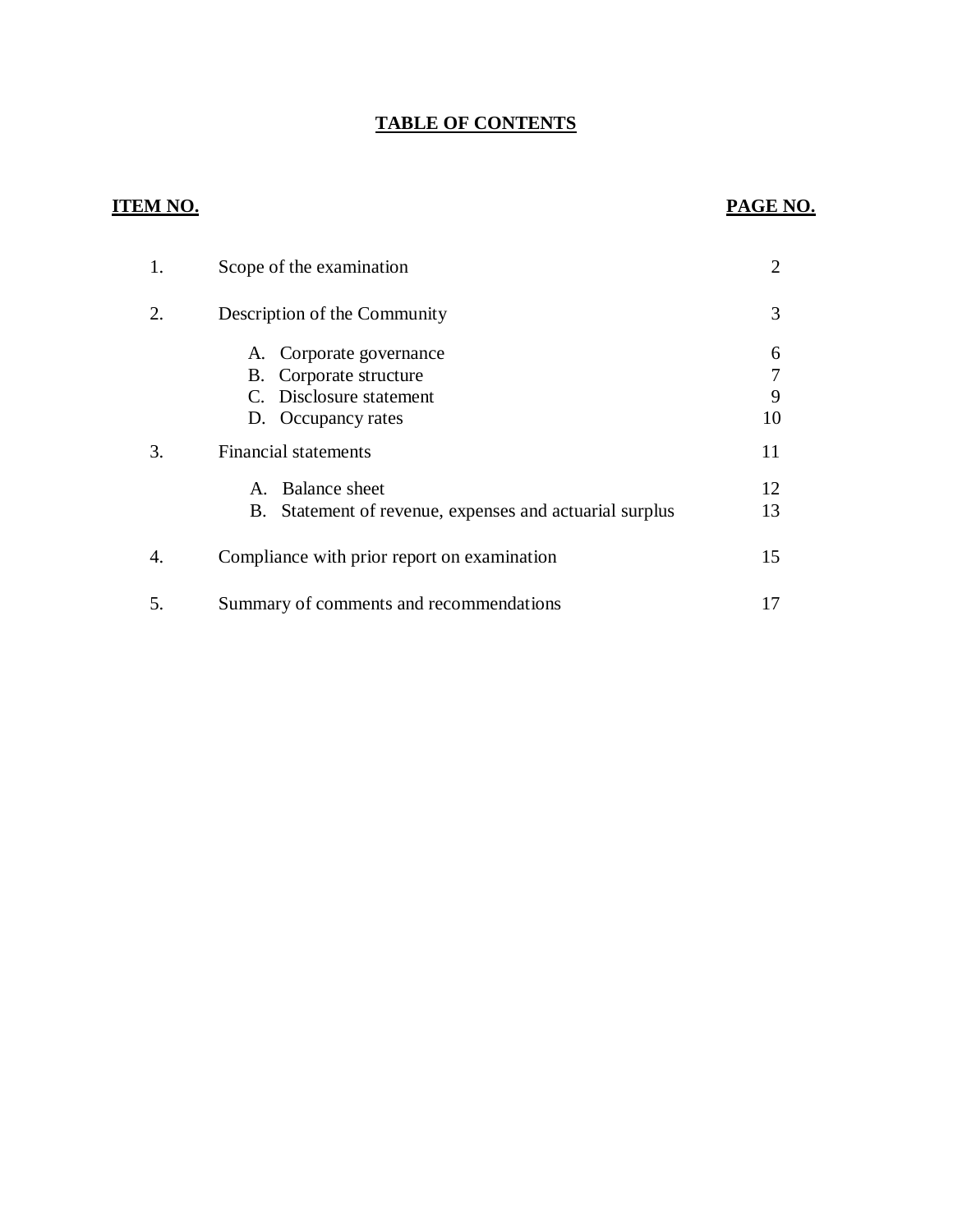

Andrew M. Cuomo Maria T. Vullo (1999), and a state of the control of the control of the control of the control of the control of the control of the control of the control of the control of the control of the control of the Governor Superintendent Superintendent Superintendent Superintendent Superintendent Superintendent Superintendent Superintendent Superintendent Superintendent Superintendent Superintendent Superintendent Superintendent Sup

April 6, 2017

 Honorable Maria T. Vullo Superintendent of Financial Services Albany, New York 12257

Madam:

 Pursuant to the requirements of the New York Insurance Law and the New York Public Health Law and acting in accordance with the instructions contained in Appointment Number 31479, dated May 3, 2016, annexed hereto, I have made an examination of Active Retirement Community, Inc. d/b/a Jefferson's Ferry, a not-for-profit continuing care retirement community certified pursuant to the provisions of Article 46 of the New York Public Health Law, as of December 31, 2014, and respectfully submit the following report thereon.

 Inc. d/b/a Jefferson's Ferry located at One Jefferson Ferry Drive, South Setauket, NY. The examination was conducted at the home office of Active Retirement Community,

 Wherever the designations the "Community" or "Jefferson's Ferry" appear herein, without qualification, they should be understood to indicate Active Retirement Community, Inc.

 Wherever the designation the "Department" appears herein, without qualification, it should be understood to indicate the New York State Department of Financial Services.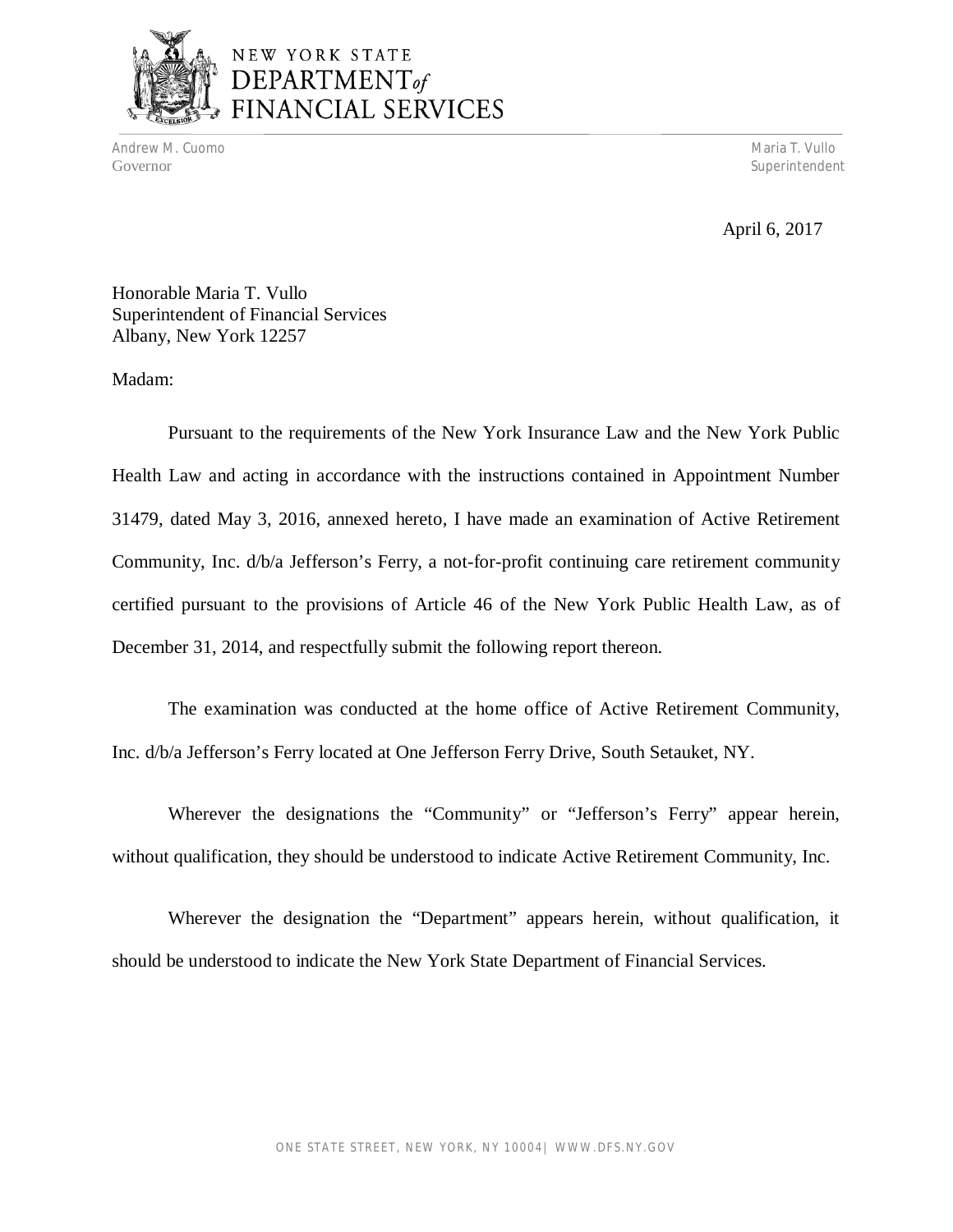#### **1. SCOPE OF THE EXAMINATION**

<span id="page-3-0"></span> The previous examination was conducted as of December 31, 2011. This examination covers the three-year period from January 1, 2012 through December 31, 2014. Transactions occurring subsequent to this period were reviewed where deemed appropriate by the examiner.

 Representatives of the Department and the New York State Department of Health conducted a site survey of the Community's facility on April 27, 2016, pursuant to the requirements of Section 4614(1) of the New York Public Health Law.

 The examiner utilized, to the extent considered appropriate, work performed by the Community's independent certified public accountants and independent actuary. It is noted that the balance sheet included herein was reported as of December 31, 2014 on a statutory actuarial basis, pursuant to Insurance Regulation No. 140 (11 NYCRR 350).

A review was also made of the following items:

 Community documents Compliance with by-laws Occupancy levels Financial documents Board of directors' meetings

 matters which involve departures from laws, regulations or rules, or which are deemed to require explanation or description. This report on examination is confined to financial statements and comments on those

 A review was also made to ascertain what actions were taken by the Community with regard to comments and recommendations contained in the prior report on examination.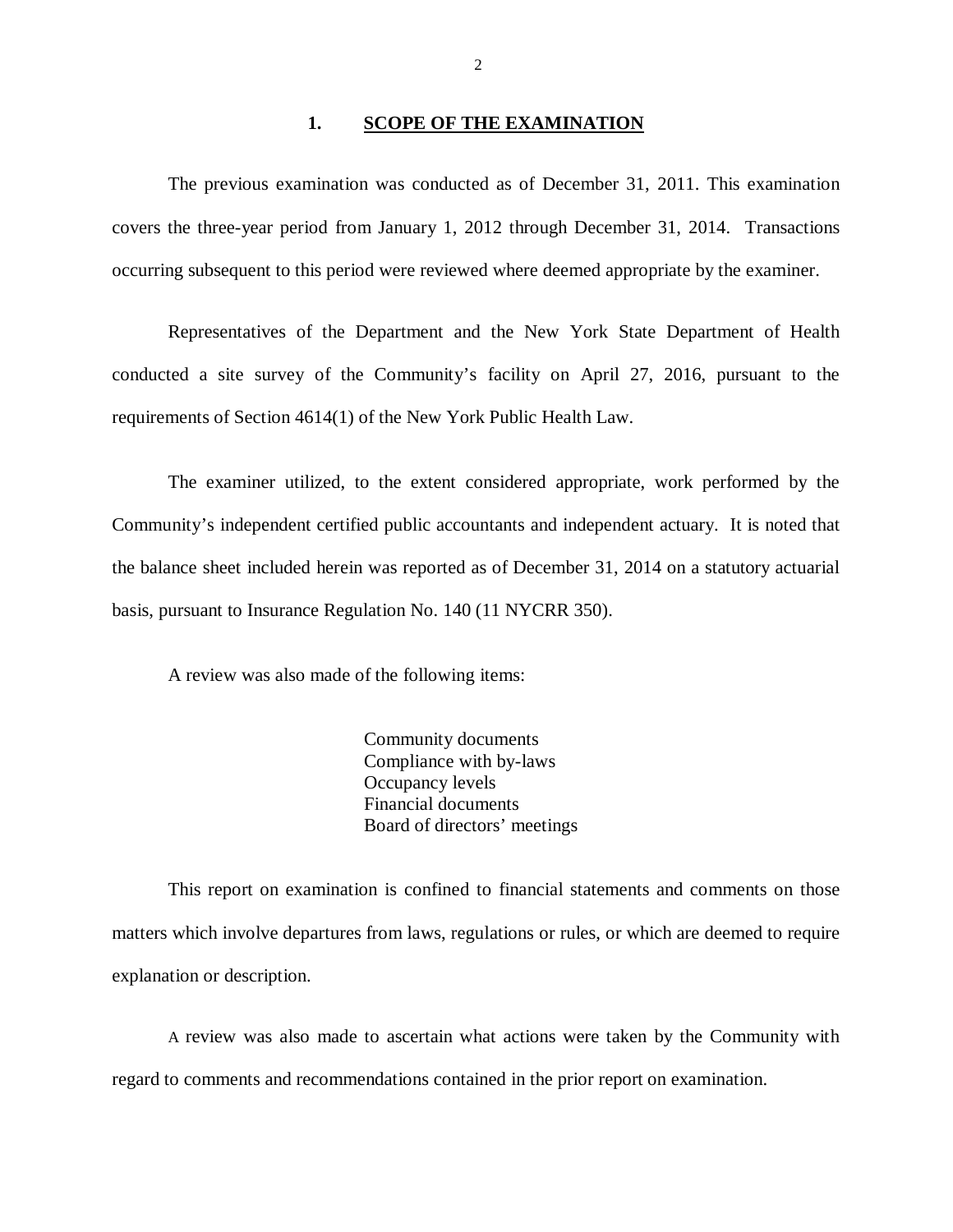#### **2. DESCRIPTION OF THE COMMUNITY**

<span id="page-4-0"></span> Jefferson's Ferry is a continuing care retirement community, as defined in Section 4601.2-b of the New York State Public Health Law. The Community received a Certificate of Authority issued by the New York State Department of Health and approved by the New York State Continuing Care Retirement Community Council in May 2001. Jefferson's Ferry is a New York State not-for-profit organization and is a tax-exempt organization per Section 501(c)(3) of the Internal Revenue Code.

 There are also 60 enriched housing apartments and 60 skilled nursing rooms located in the health center portion of the facility. The Community's independent living units consist of 220 apartments and 28 cottages.

 provides lifetime residence and varying benefits for nursing care. The amount of the entrance fee and monthly maintenance charges are dependent upon the contract selected and the size of the residence being occupied. In exchange for an entrance fee and monthly maintenance charges, the Community

 and Second Person Entry Fee" (Traditional Continuing Care Residency Agreement), and the "90% Refundable First Person Entry Fee and Declining Balance Second Person Entry Fee" (90% Refundable Continuing Care Residency Agreement). The following is a description of the two contract options available to the Community's residents: The Community offers two types of contracts, "The Traditional Declining Balance First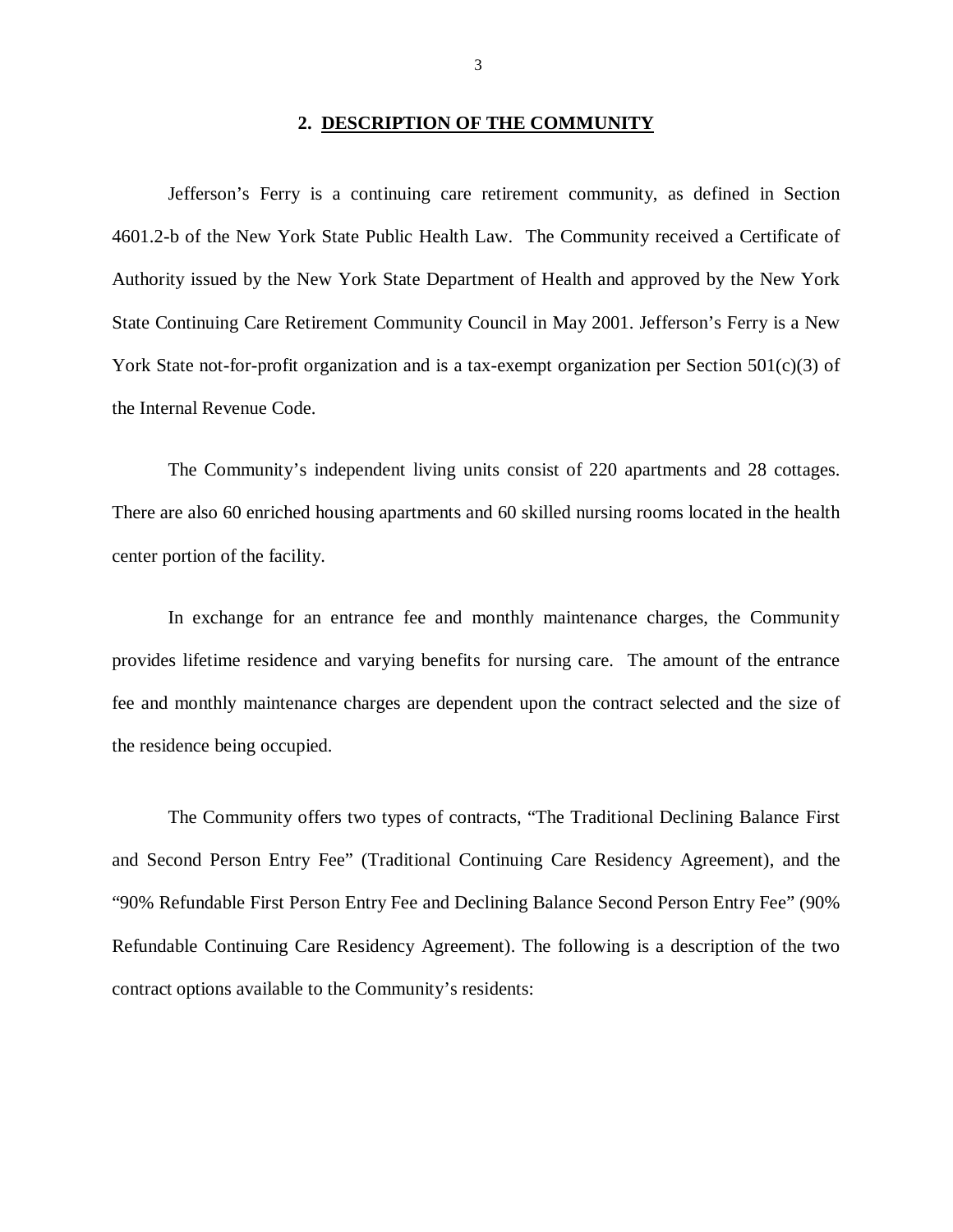#### $1<sub>1</sub>$ **Traditional Continuing Care Residency Agreement**

 entrance fee for both the first person and the second person if the unit is to be occupied by two residents. The first and the second person entrance fees each have a declining balance and are refundable. The Community will provide a refund of the first person's entrance fee paid by the resident, without interest, less a four percent (4%) administrative fee and less two percent (2%) for each month or fraction thereof since the resident occupied the unit through date of termination of the agreement; except if there were costs incurred by the Community at the specific request of the resident as set forth in an addendum to this agreement to the extent that those costs were not paid by the resident and any unpaid monthly service fees, and other charges as set forth on the monthly service fee statement and damage to the living accommodation. The Traditional Continuing Care Residency Agreement is a contract that requires an

 The Community will pay the resident a refund of the second person's entrance fee without interest, less a four percent (4%) administrative fee and less two percent (2%) for each month or fraction thereof until the date of termination of this agreement.

 Payment of a refund is made within thirty (30) days after a new resident pays the then applicable entrance fee for the living unit, but in no event more than one year after the previous resident terminates occupancy. When two residents contractually share a living accommodation, any refund of the entrance fee will only be paid at termination of the contract.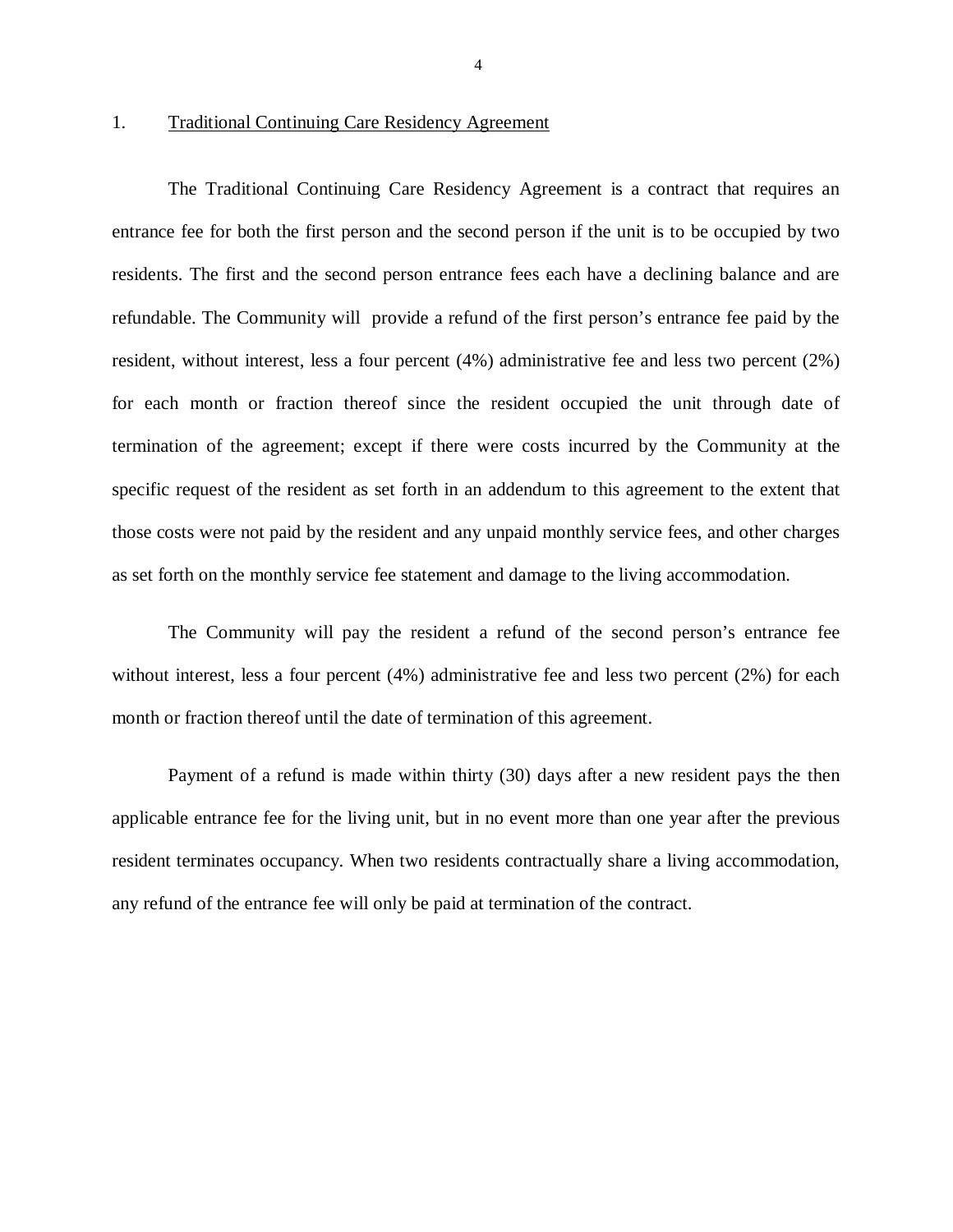$\overline{2}$ .

#### 2. Ninety Percent (90%) Refundable Continuing Care Residency Agreement

 contract that requires an entrance fee for both the first person and the second person if the unit is to be occupied by two residents. The Community will provide a refund of the first person's entrance fee paid by the resident, without interest, less a four percent (4%) administrative fee and less two percent (2%) for each month or fraction thereof since the resident occupied the unit through the date of termination of the agreement, with the added provision that the refund shall not be less than 90% of the first person entrance fee; except if (i) there were any costs incurred by the Community at the specific request of the resident as set forth in an addendum to their agreement to the extent that those costs were not paid by the resident and (ii) there were any unpaid monthly service fees, and other charges as set forth on the monthly service fee statement, and damage to the living accommodation. The Ninety Percent (90%) Refundable Continuing Care Residency Agreement is a

 The Community will pay a refund of the second person's entrance fee paid by the resident, without interest, less a four percent (4%) administrative fee and less two percent (2%) for each month the resident occupied the unit through the date of termination of the agreement.

 Payment of a refund is made within thirty (30) days after a new resident pays the applicable entrance fee for the living unit, but in no event more than one year after the previous resident terminates residency. When two residents contractually share a living accommodation, any refund of the entrance fee will only be paid at termination of the contract.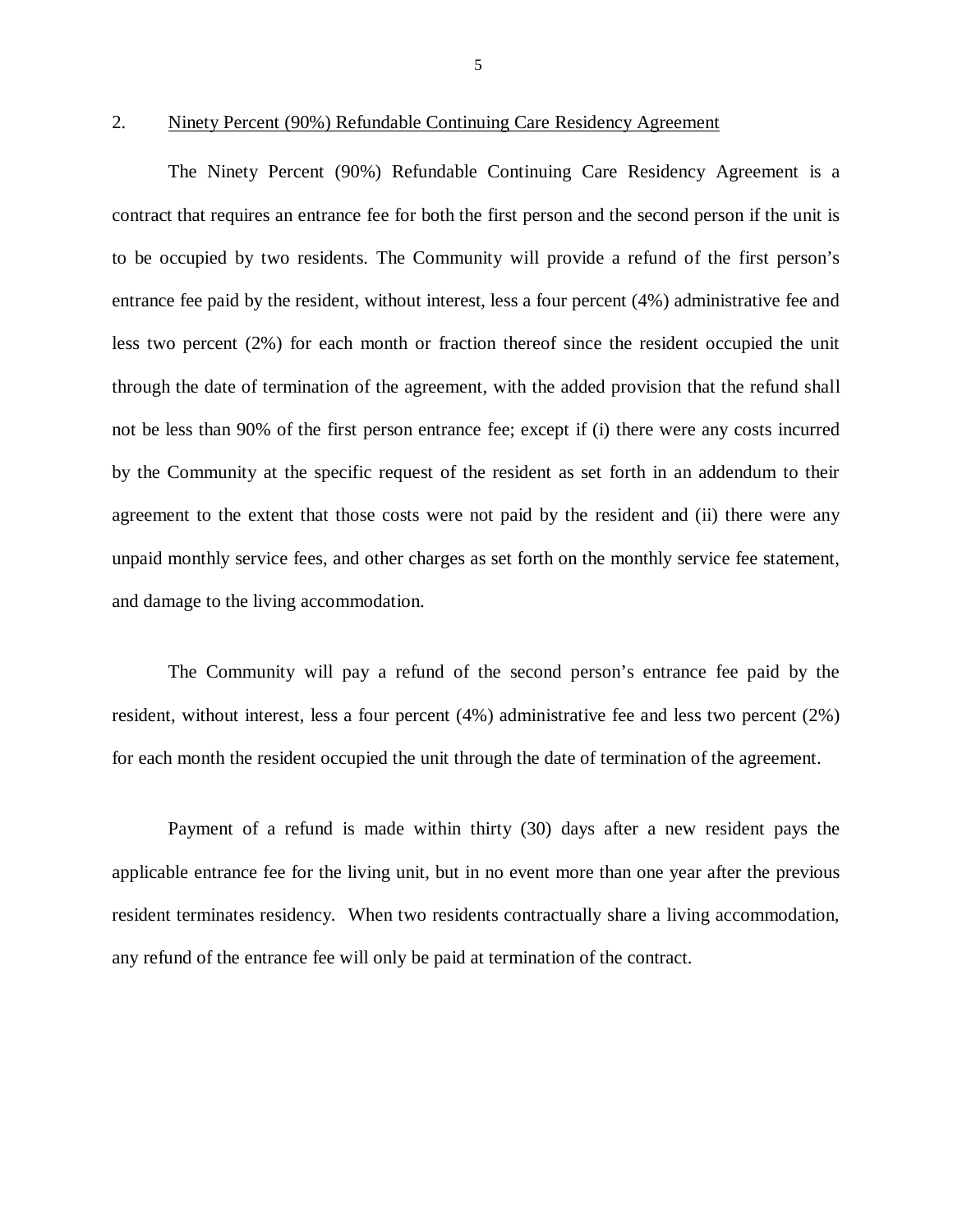#### A. Corporate Governance

 Pursuant to the Community's charter and by-laws, management of the Community is to be vested in a board of directors consisting of not less than three (3) nor more than twelve (12) directors. As of the examination date, the board of directors was comprised of six (6) members.

The Community's board of directors at December 31, 2014 was as follows:

| Name and Residence                | <b>Principal Affiliation</b>                                               |
|-----------------------------------|----------------------------------------------------------------------------|
| Vincent Basilice<br>St. James, NY | MD, Medical Director,<br>The Ophthalmic Center, East Setauket,<br>New York |
| James Danowski                    | <b>Certified Public Accountant</b>                                         |
| Wading River, NY                  | Cullen & Danowski, LLP                                                     |
| Vivian Viloria-Fisher             | Former Legislator for 5 <sup>th</sup> District,                            |
| Setauket, NY                      | Suffolk County, New York                                                   |
| George F. Rice<br>Setauket, NY    | Senior Partner,<br>Spellman, Rice, Gibbons, Polizzi &<br>Truncale, LLP     |
| <b>Wayne Shattes</b>              | Vice President of Administration,                                          |
| Miller Place, NY                  | John T. Mather Memorial Hospital                                           |
| John Sini                         | <b>Certified Public Accountant</b>                                         |
| Setauket, NY                      | Sini & Reeves, LLP                                                         |

 According to the Community's by-laws, the board of directors shall hold a regular meeting at a date and time to be fixed from time to time by the board of directors. The board of directors may, from time to time, designate the Executive Committee to meet in lieu of the board of directors, with full power to exercise the authority of the board of directors in the supervision and control of the affairs of the Community subject to any prior limitation imposed by the board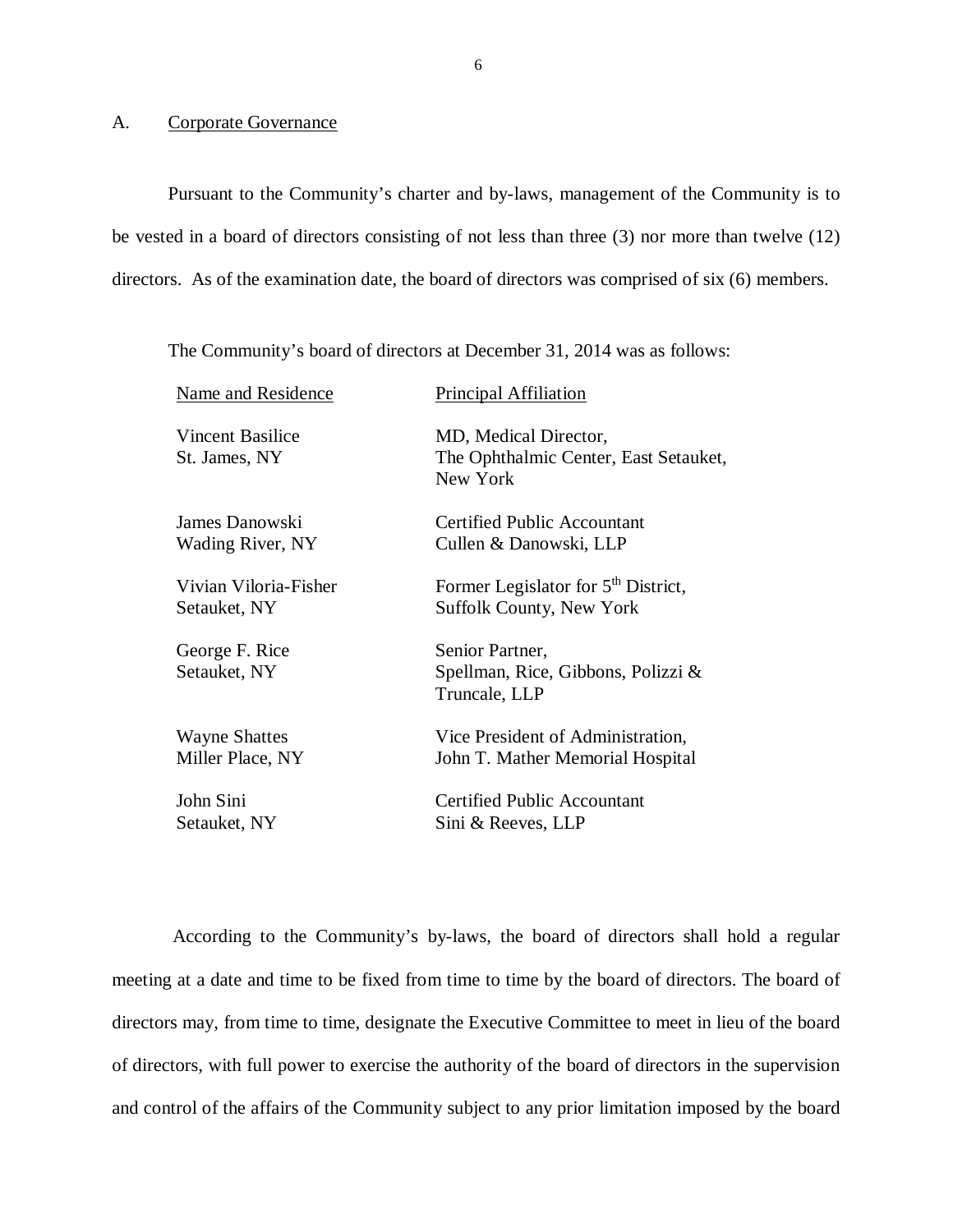<span id="page-8-0"></span> and subject to the exceptions set forth in Article IV of the by-laws, as well as any other limitation set forth in the New York Not-for-Profit Corporation Law. Special meetings of the board of directors may be called by the Chair of the board at any time, or, in his/her absence or disability, by the Vice Chair of the board, and may also be called by the Secretary upon the written request of one-third (1/3) of the members of the board of directors.

The Community's board met at least four times each year during the exam period.

 period under examination revealed that the meetings were generally well attended, with all members attending at least 50% of the meetings. A review of the attendance records of the board of directors' meetings held during the

The principal officers of the Community as of December 31, 2014 were as follows:

**Officers** Title

George F. Rice Board Chair Robert Caulfield Wayne Shattes Secretary John Sini Treasurer

Chief Executive Officer Brian Amtmann Chief Financial Officer

#### B. Corporate Structure

 According to the Community's by-laws, the Community shall have one sole member, who shall be Mather Health System, Inc. (the "Member). The Member shall have the right to elect the persons to serve as members of the board of directors.

The Community's holding company system as of December 31, 2014 was as follows: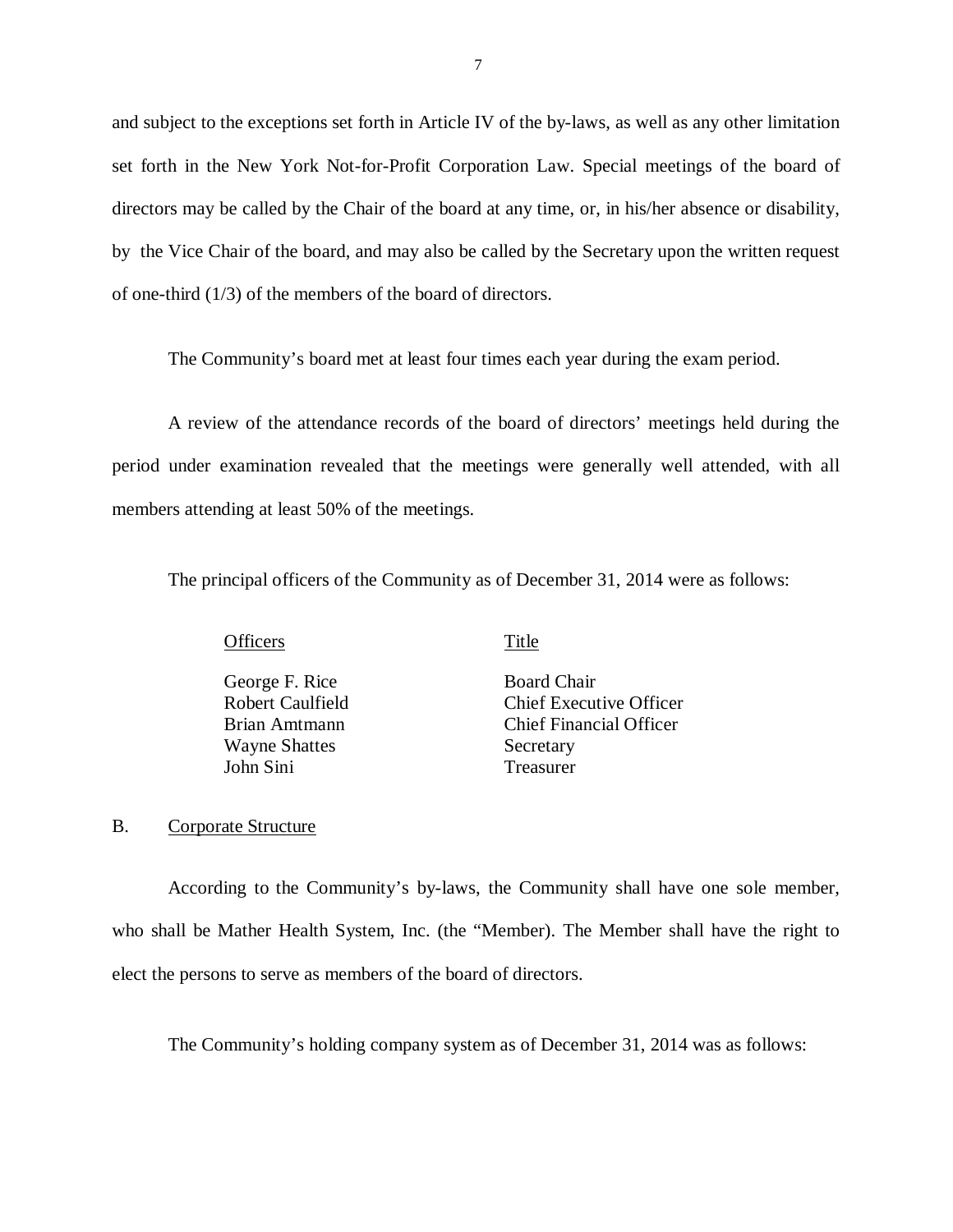

 Effective January 1, 2010, Mather Health System, Inc., New York became the sole parent of Jefferson's Ferry. Prior to January 1, 2010, the ultimate parents of the Community were St. Charles Hospital and Rehabilitation Center ("St. Charles") and John T. Mather Memorial Hospital ("Mather").

 The Jefferson's Ferry Foundation (the "Foundation") is a wholly-owned subsidiary of Jefferson's Ferry. The Foundation was incorporated on June 8, 2006, and is a tax exempt organization. The purpose of the Foundation is to enhance services for residents and staff of the Community and to respond to the needs of the community's residents through solicitation of donations and contributions from staff, residents, and the surrounding community at large that will support the capital needs and comprehensive services and programs of the Community. The Foundation is exempt from federal income taxes under Section 501(c)(3) of the Internal Revenue Code and state income taxes.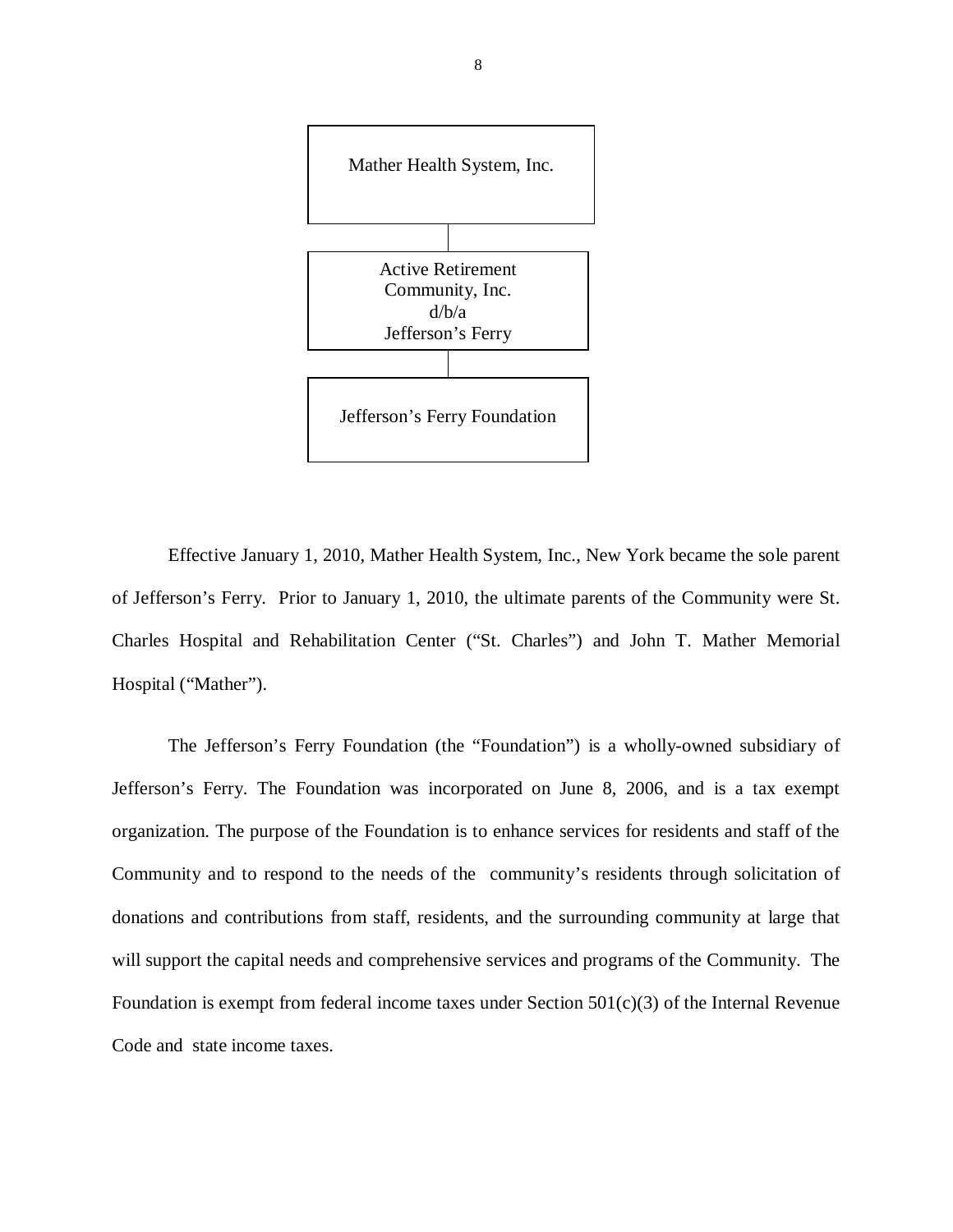#### <span id="page-10-0"></span>C. Disclosure Statement

 During the review of the Community's disclosure statement and its by-laws, it was noted that Mather Health System, Inc. is identified as the parent corporation, which also is called a "Member" or "Sponsor". It was also noted that the primary activities of the parent is stated in the disclosure statement as required, however, the interest of the Sponsor or parent in the Community, and the extent to which the Sponsor will be responsible for the financial and contractual obligations of the Community is not stated, as required by Section 4606.9 of the New York Public Health Law.

Section 4606 of the New York Public Health Law states in part:

 "Prior to the execution of a contract, or before the transfer of any money, other than a refundable priority reservation agreement application fee, to an operator or on behalf of a prospective resident, whichever comes first the operator shall deliver to the person with whom the contract is to be entered into or the person's legal representative the most recent annual statement as required by section forty-six hundred seven of this article, and an initial disclosure statement which contains the following:…

 (9) If the applicant is a subsidiary corporation or the affiliate of another corporation, a statement identifying the parent corporation or the other affiliate corporation, the primary activities of such parent, or other affiliate corporation, the interest in the applicant held by such parent or other affiliate corporation, and the extent to which the parent corporation will be responsible for the financial and contractual obligations of the subsidiary;..."

It is recommended that the Community amend its disclosure statement to include the

provision required by Section 4606.9 of New York Public Health Law.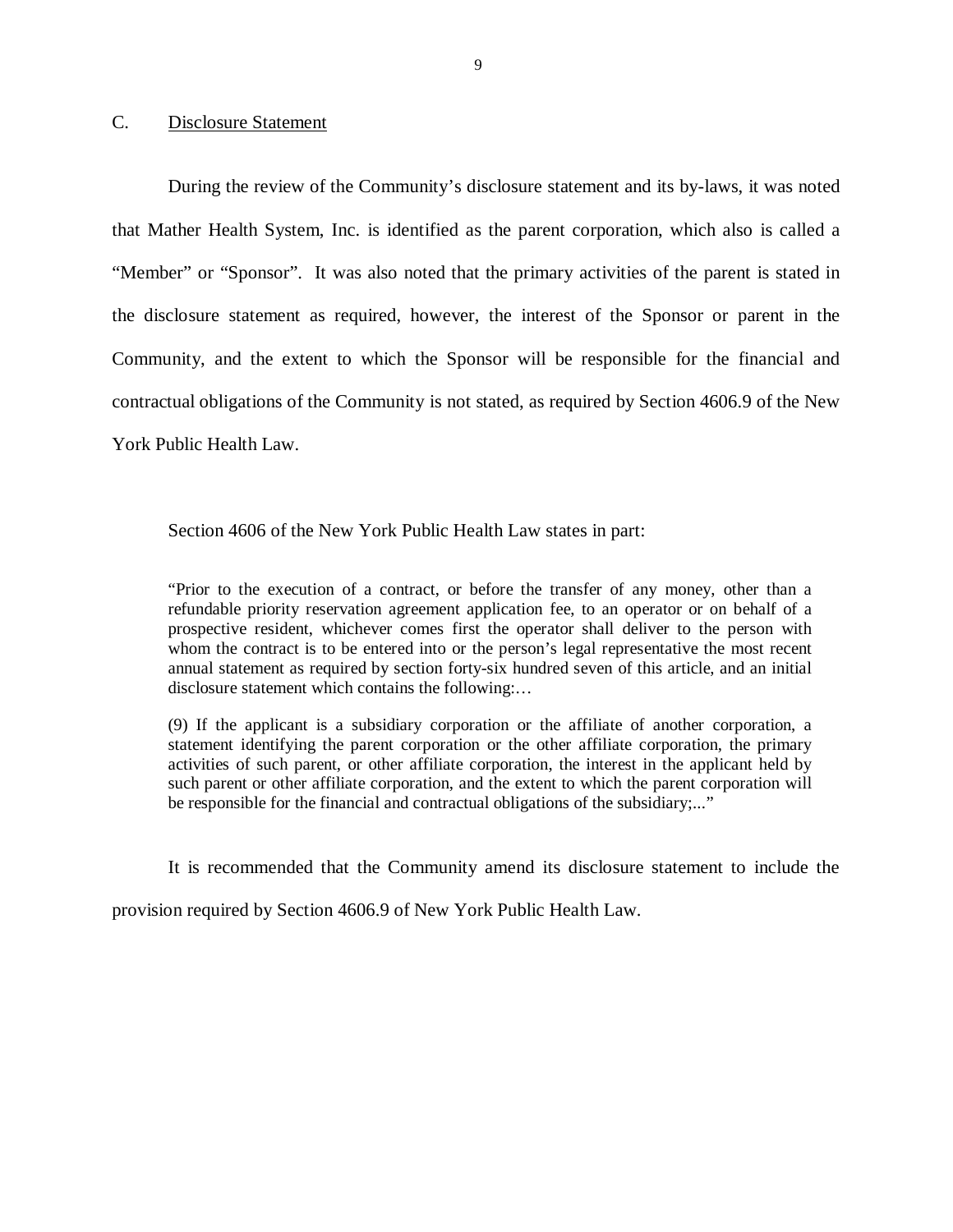#### <span id="page-11-0"></span>D. Occupancy Rates

 The following reflects the occupancy rates at each year-end during the examination period for each of the facilities within the Community:

|                                    | 2012 | 2013 | 2014 |
|------------------------------------|------|------|------|
| <b>Independent Living Units</b>    | 95%  | 92%  | 93%  |
| <b>Enriched Housing/Adult Care</b> | 88%  | 88%  | 85%  |
| <b>Skilled Nursing Facility</b>    | 97%  | 98%  | 96%  |

 Subsequent to the examination date, as of year-end 2015, the Community experienced an increase in occupancy relative to its Independent Living Units to a 96% occupancy rate; in its Enriched Housing/Adult Care facility to a 98% occupancy rate; and a slight increase to a 96.6% occupancy rate in its Skilled Nursing Facility.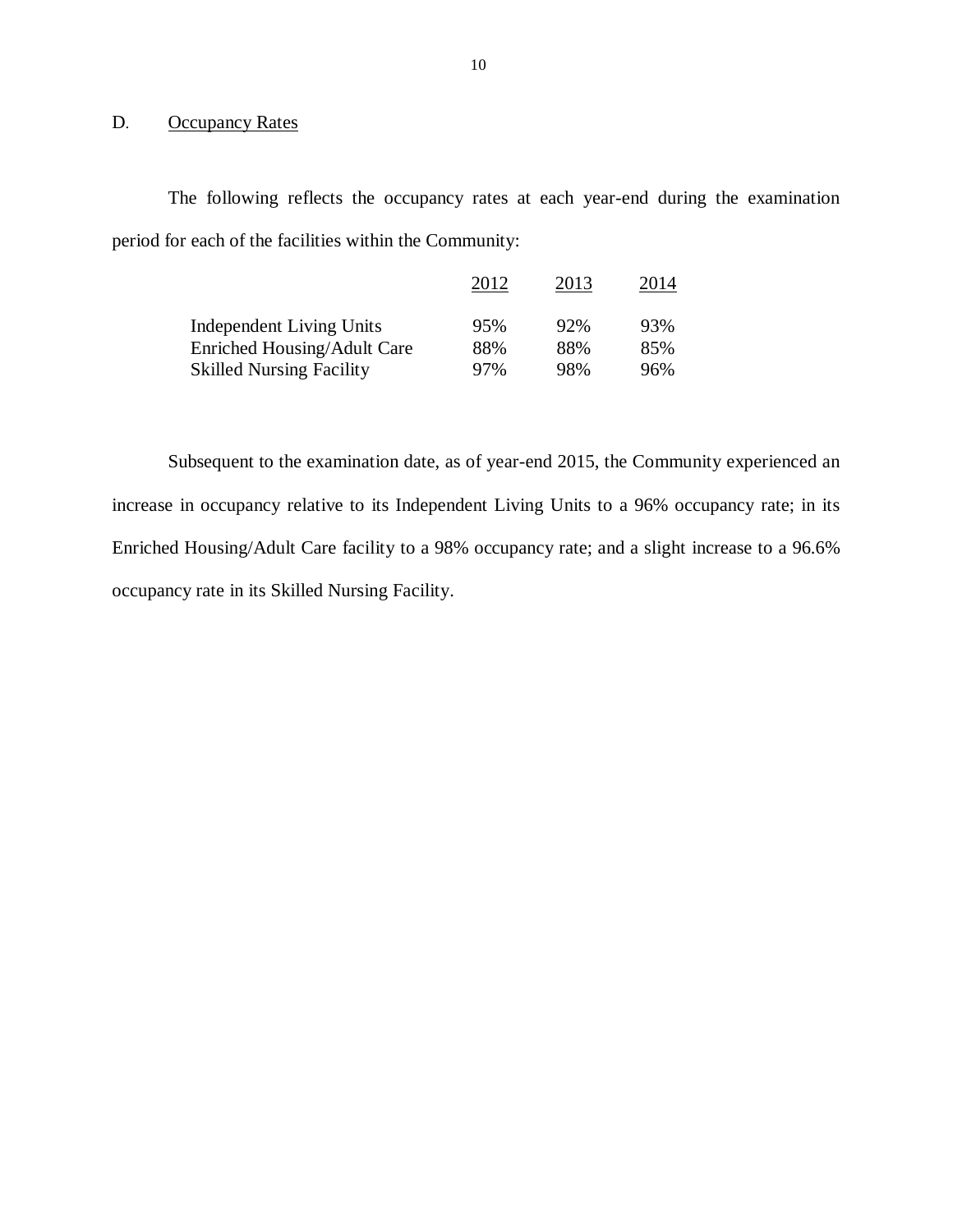#### **3. FINANCIAL STATEMENTS**

<span id="page-12-0"></span> 31, 2014 as contained in the Community's 2014 filed annual statement presented on a statutory actuarial basis pursuant to Insurance Regulation No. 140 (11 NYCRR 350), a condensed summary of operations and a reconciliation of the actuarial surplus account for the years under The following statements show the assets, liabilities and actuarial surplus as of December review.

#### Independent Accountants

 The firm of Baker Tilly Virchow Krause, LLP ("Baker Tilly"), formerly known as ParenteBeard LLC, was retained by the Community to audit Jefferson's Ferry and Jefferson's Ferry Foundation's consolidated financial statements of financial position for calendar years 2012, 2013 and 2014, and the related consolidated statements of operations and cash flows for such years.

 Baker Tilly concluded that the consolidated financial statements present fairly, in all material respects, the financial position of the Community at the respective audit dates. Balances reported in these audited financial statements were reconciled to the corresponding years' annual statements with no discrepancies noted.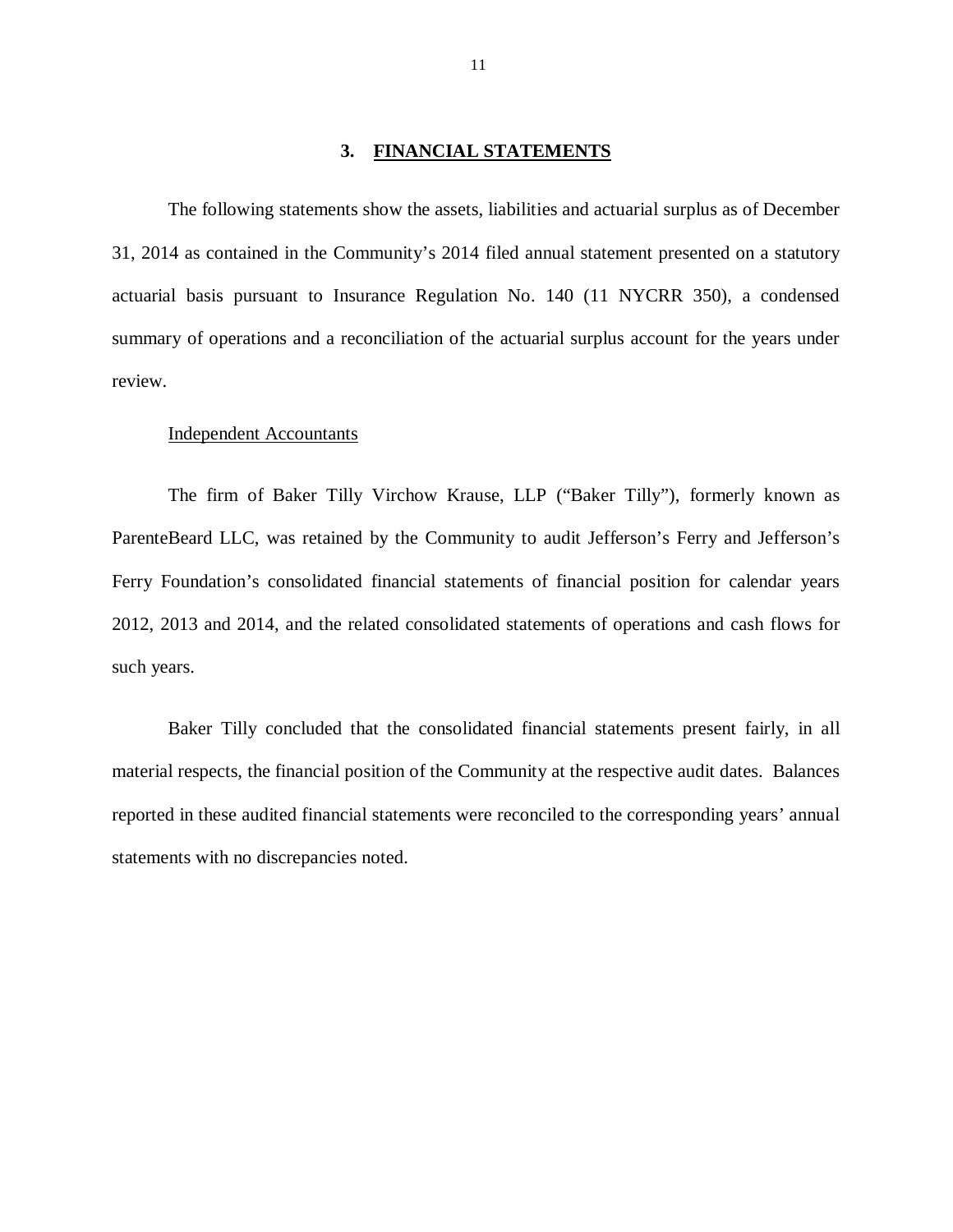#### <span id="page-13-0"></span>A. Balance Sheet

Assets

| Cash and investable assets<br>Property and equipment related to the Community<br>Deferred financing costs | \$<br>38,632,289<br>133,490,445<br>1,327,355 |
|-----------------------------------------------------------------------------------------------------------|----------------------------------------------|
| Total assets                                                                                              | \$173,450,089                                |
| Liabilities                                                                                               |                                              |
| Loan payable<br>Actuarial reserve                                                                         | \$42,596,767<br>124,091,235                  |
| <b>Total liabilities</b>                                                                                  | \$166,688,002                                |
| Net surplus                                                                                               |                                              |
| Net actuarial surplus                                                                                     | \$<br>6,762,087                              |
| Total liabilities and net actuarial surplus                                                               | 173,450,089<br>\$                            |

Note: It should be noted that the net asset values herein are reported on a statutory actuarial basis. As such, the values differ from the certified financial statements prepared by the Community's certified public accountants.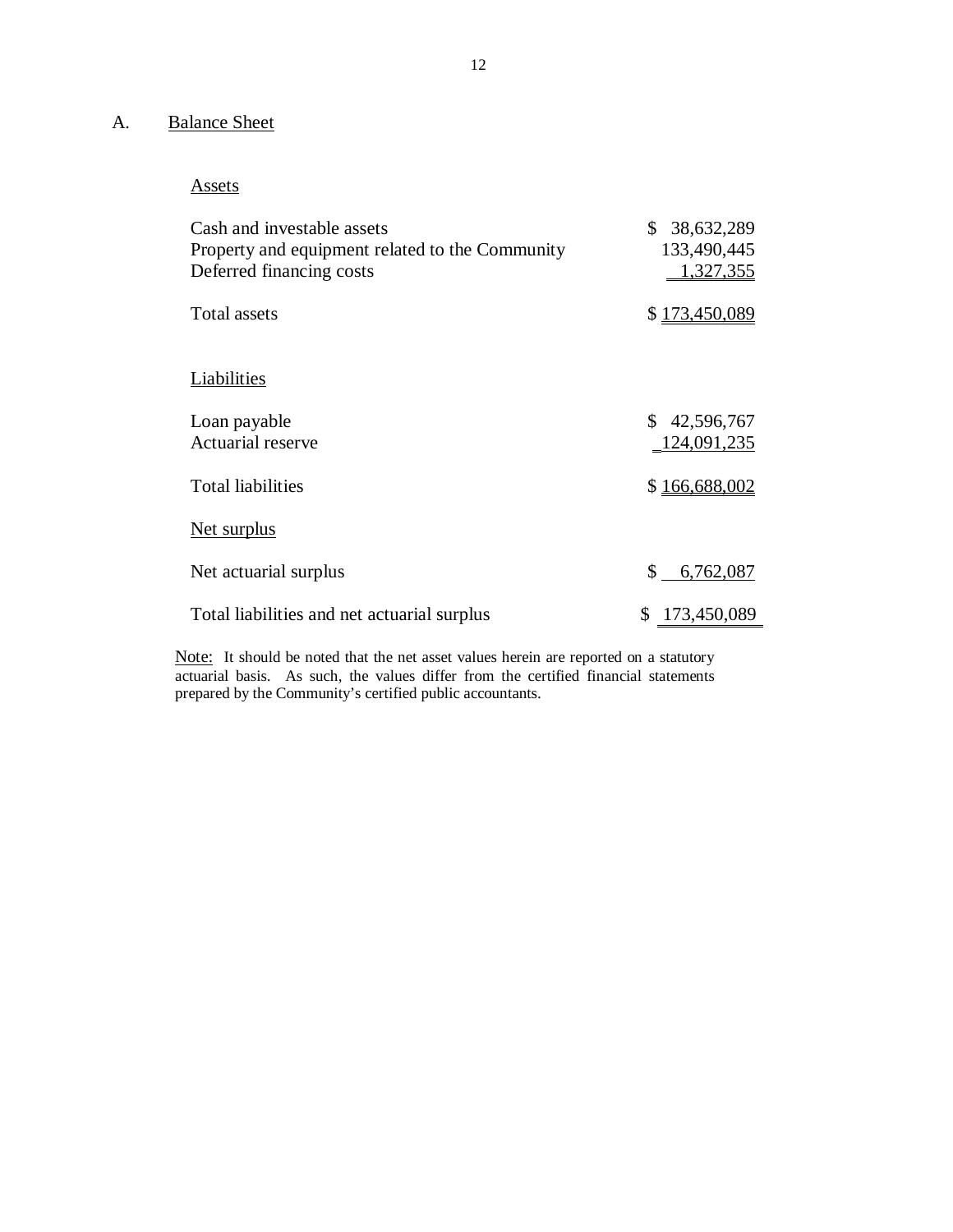#### B. Statement of Revenue, Expenses and Actuarial Surplus

 The statement of revenue and expenses is presented on a statutory modified GAAP basis for the three-year examination period January 1, 2012 through December 31, 2014.

#### Revenues

| Monthly maintenance fees                  | \$51,288,906 |                 |
|-------------------------------------------|--------------|-----------------|
| <b>Other Revenue from Residents</b>       | 7,707,692    |                 |
| Earned Entrance Fees (net of refunds)     | 9,772,476    |                 |
| <b>Patient Revenues from Nonresidents</b> | 0            |                 |
| Interest and Dividend Income              | 2,414,899    |                 |
| <b>Total Revenues</b>                     |              | \$71,183,973    |
| <b>Expenses</b>                           |              |                 |
| Net change in Obligation for Future       |              |                 |
| <b>Services</b>                           | \$1,842,000  |                 |
| <b>Interest Expense</b>                   | 6,899,117    |                 |
| <b>Facility and Dining Expenses</b>       | 24,229,562   |                 |
| <b>Health Expenses</b>                    | 17,128,301   |                 |
| <b>Administration Expenses</b>            | 11,910,945   |                 |
| Depreciation and Amortization Charges     | 13,631,749   |                 |
| Change in Provision for Uncollectable     |              |                 |
| Accounts                                  | (20, 984)    |                 |
| Real Estate Taxes and PILOT               | 2,028,035    |                 |
| <b>NYS Health Facilities Assessment</b>   | $-0-$        |                 |
| <b>Total Expenses</b>                     |              | 77,648,725      |
| Net Gain (Loss)                           |              | $(\$6,464,752)$ |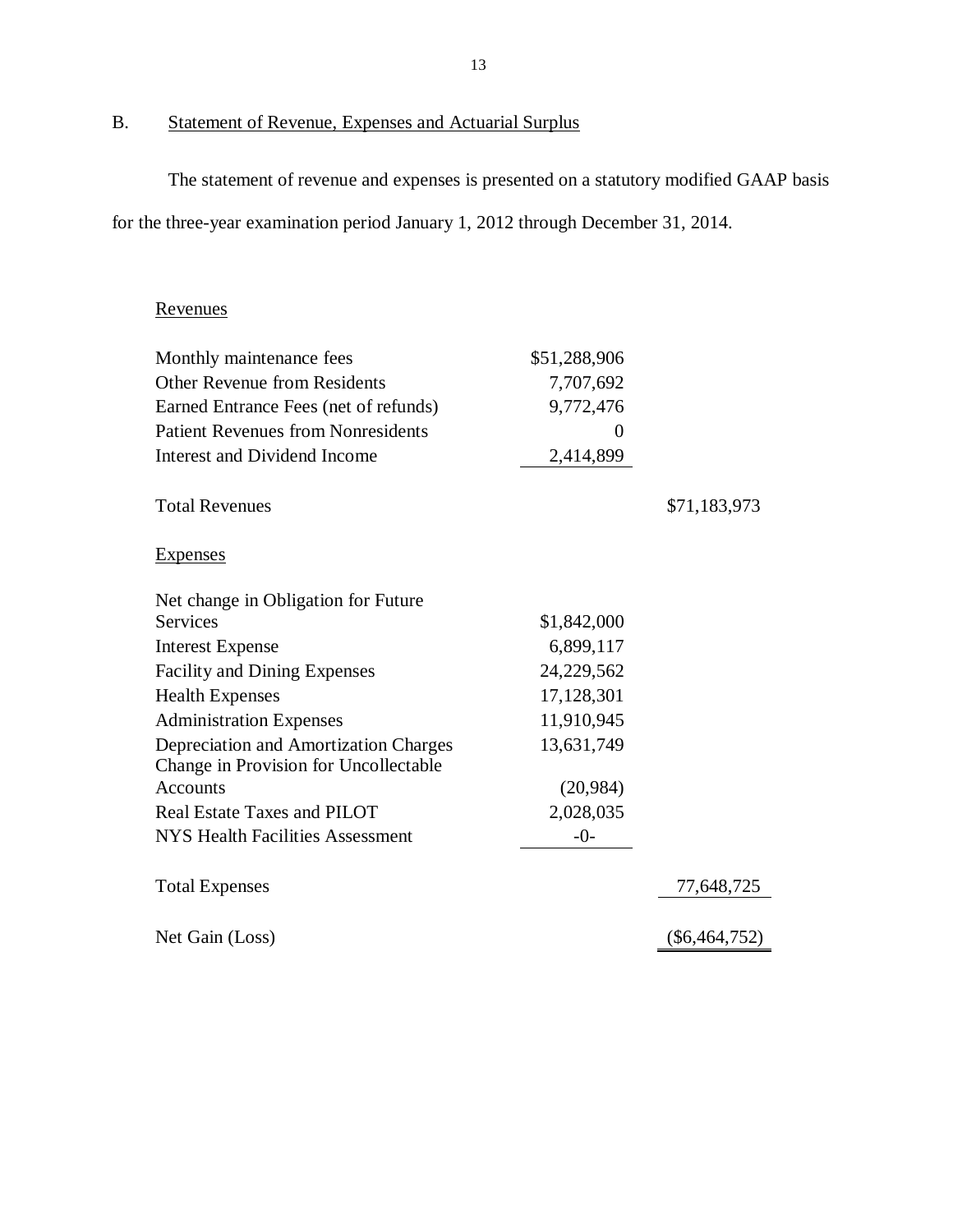#### Changes in Actuarial Surplus

Actuarial surplus increased \$1,949,634 during the three-year examination period, January

1, 2012 through December 31, 2014, detailed as follows:

| Actuarial surplus, per report on examination,<br>as of December 31, 2011 |                                         |                                          | \$4,812,453 |
|--------------------------------------------------------------------------|-----------------------------------------|------------------------------------------|-------------|
|                                                                          | Gains in<br>Actuarial<br><b>Surplus</b> | Losses in<br>Actuarial<br><b>Surplus</b> |             |
| Net Loss                                                                 |                                         | \$6,464,752                              |             |
| Net realized and unrealized capital gain                                 | \$956,265                               | 2,928,002                                |             |
| Aggregate write-ins<br>Statutory adjustment                              | 10,386,123                              |                                          |             |
| Net increase in actuarial surplus                                        |                                         |                                          | 1,949,634   |
| Actuarial surplus, per report on<br>examination, as of December 31, 2014 |                                         |                                          | \$6,762,087 |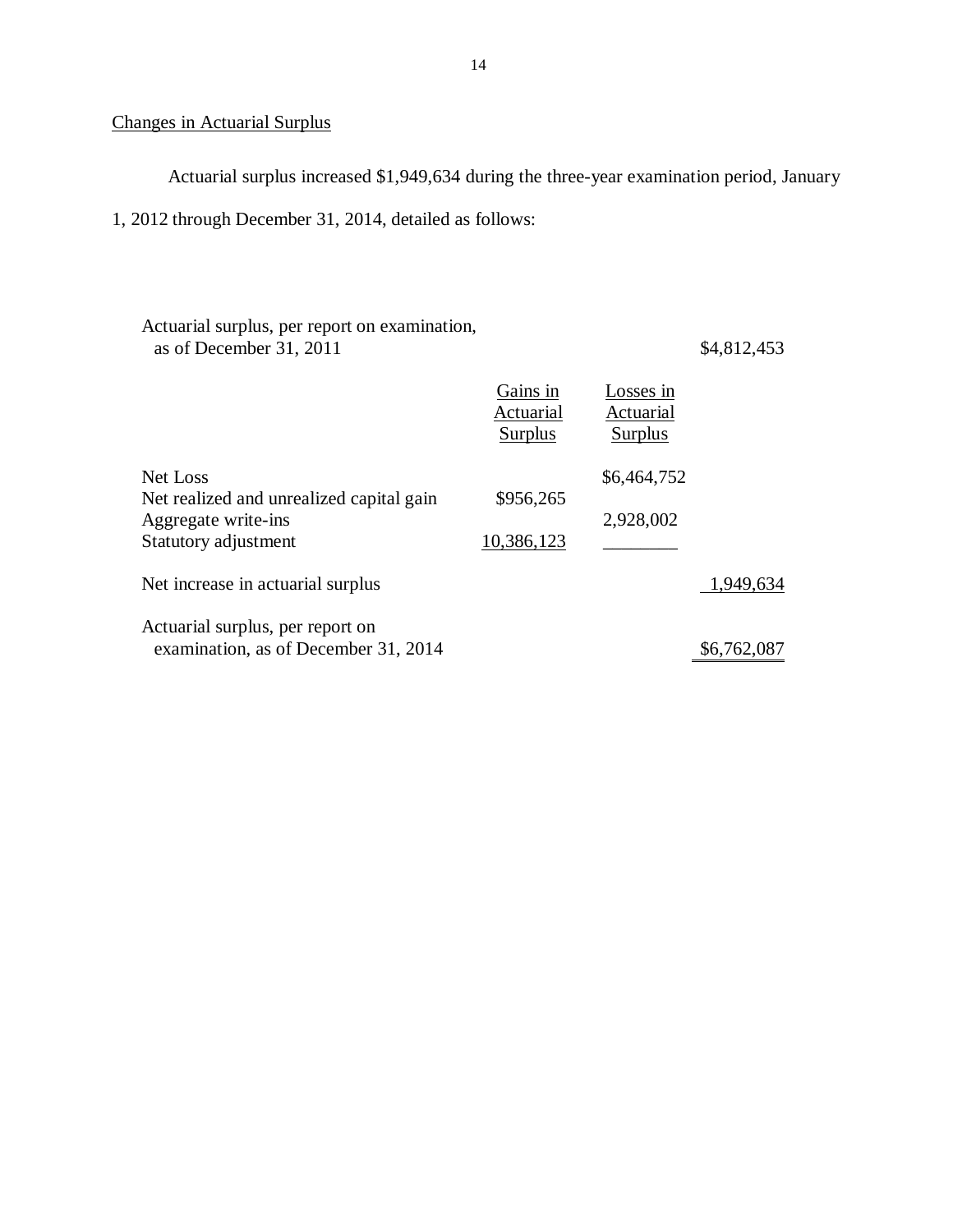#### **4**. **COMPLIANCE WITH PRIOR REPORT ON EXAMINATION**

<span id="page-16-0"></span> The prior report on examination contained eight comments and recommendations as follows (page numbers refer to the prior report):

#### **ITEM NO**

#### PAGE NO.

#### Management and Controls

 $1<sup>1</sup>$  requirements of Sections 4607 and 4604 of the New York Public Health Law by providing the Department with information regarding any changes made to its by-laws. It is recommended that the Community comply with the 6

 *The Community has complied with this recommendation.* 

#### Holding Company System

2. It is recommended that the Community comply with the 9 provisions of Section 901.10(d) of the Administrative Rules and Regulations of the New York Department of Health by submitting all of its administrative services agreements to the New York Department of Health.

#### *The Community has complied with this recommendation.*

 3. It is recommended that the Community comply with the 9 requirements of Section 4606.9 of the New York Public Health Law by including the requisite mention of its administrative services agreements within its disclosure statement.

 *The Community has complied with this recommendation.* 

 *However, the Community violated this section again relative to its disclosure statement and thus a similar recommendation regarding compliance with Section 4606.9 is included in the report.* 

#### Global Computer System

 $\overline{4}$ . computer service agreement with Global Computer Systems. It is recommended that the Community establish a formal 11

 *The Community has complied with this recommendation.*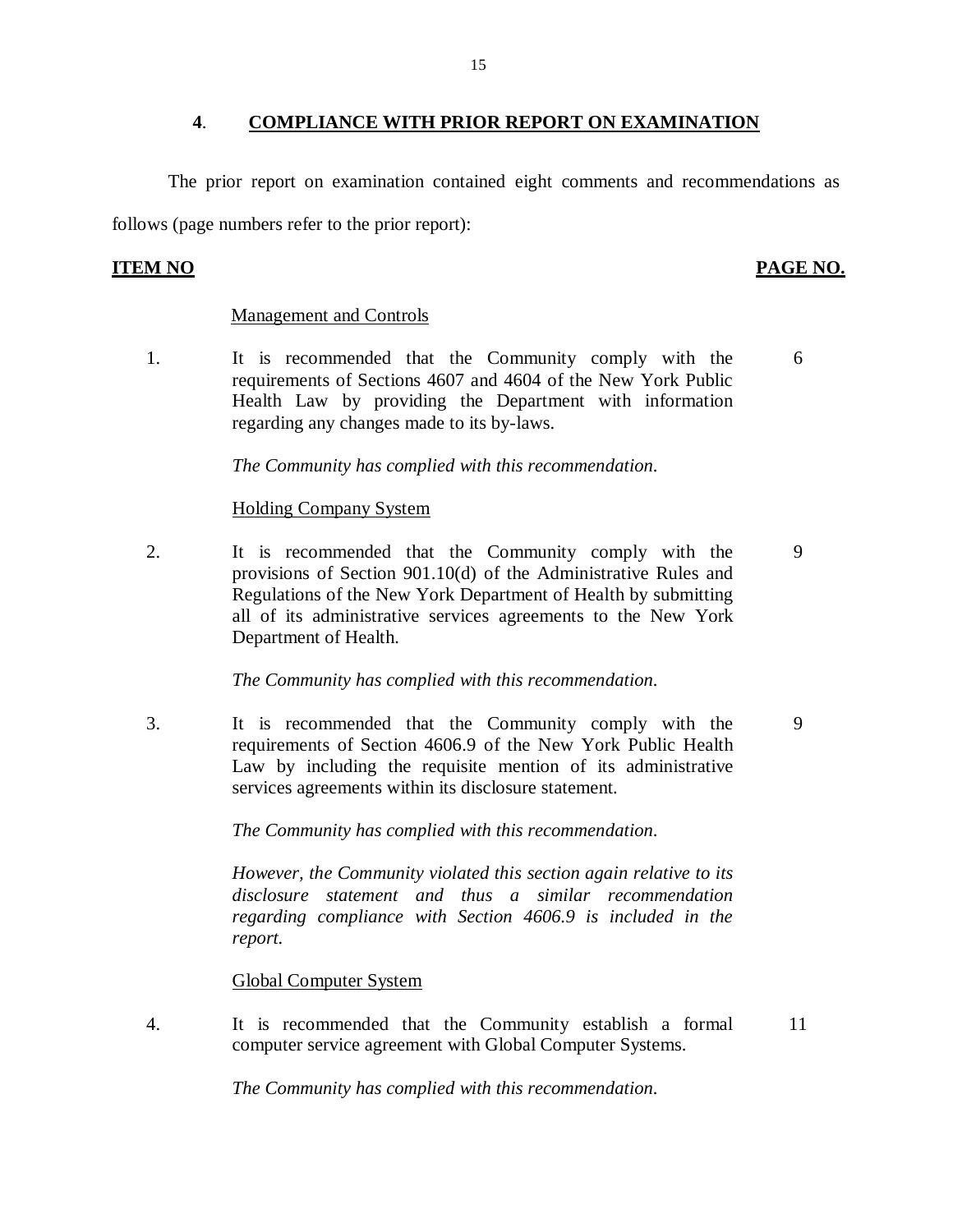#### Residents' Health Coverage

 5. It is recommended that the Community monitor the residents' required insurance coverages more frequently than annually to ensure that such coverages are in force at all times. 12

 *The Community has complied with this recommendation.* 

#### Investments

6. the annual statement instructions, by classifying securities with maturity dates greater than one year as long-term investments in its financial statements filed with the Department. It is once again recommended that the Community comply with 13

 *The Community has complied with this recommendation.* 

#### Accounts and Records

 7. It is recommended that the Community comply with the requirements of Part 350.6(c)(7) of Insurance Regulation No. 140 by not reporting in its actuarial balance sheet, as admitted assets, government receivables that are overdue more than 12 months and non-government receivables that are overdue more than 90 days. 13

 *The Community has complied with this recommendation.* 

 8. It is recommended that the Community exercise greater care when preparing its filed annual statement. 14

 *The Community has complied with this recommendation.*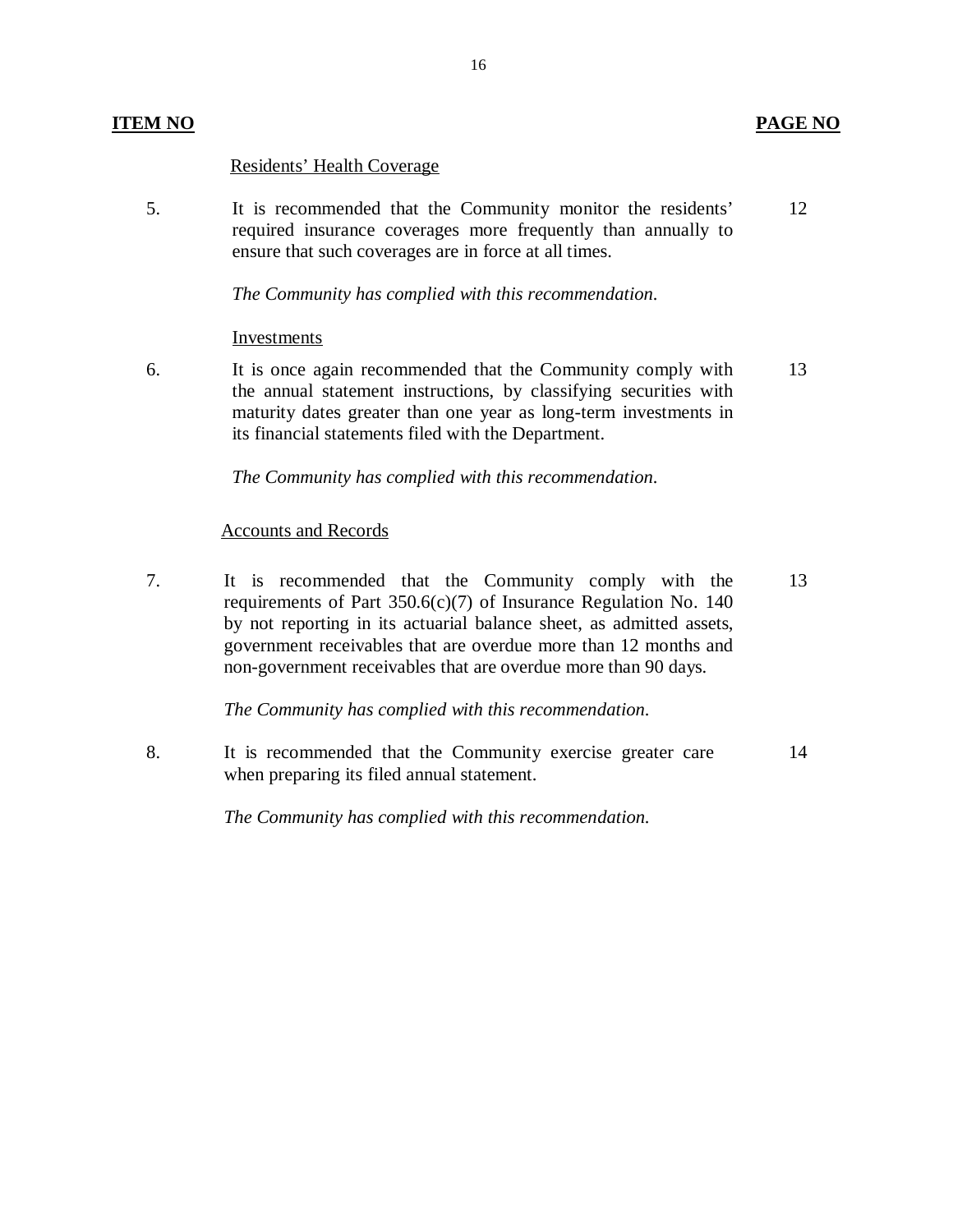### **5. SUMMARY OF COMMENTS AND RECOMMENDATIONS**

### **ITEM NO PAGE NO. PAGE NO.**

9

#### A. Disclosure Statement

.

 statement to include the provision required by Section 4606.9 of the New York Public Health Law. It is recommended that the Community amend its disclosure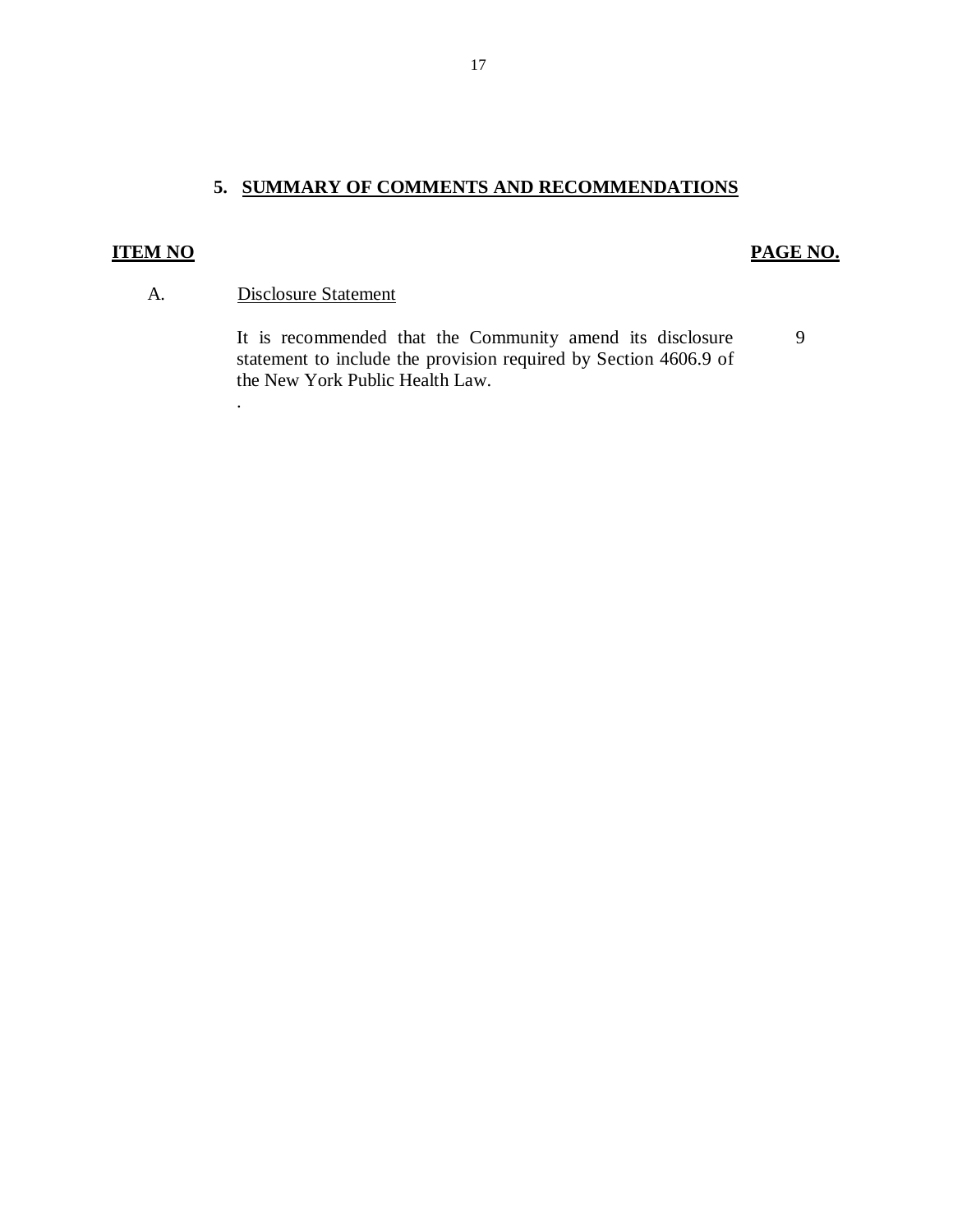Respectfully submitted,

Hussein Agouda Insurance Examiner, CFE

\_\_\_\_\_\_\_\_\_\_\_\_\_\_\_\_\_\_\_\_\_\_

STATE OF NEW YORK ) COUNTY OF NEW YORK) ) SS. )

 Hussein Agouda, being duly sworn, deposes and says that the foregoing report submitted by him is true to the best of his knowledge and belief.

Hussein Agouda, CFE

\_\_\_\_\_\_\_\_\_\_\_\_\_\_\_\_\_\_\_\_\_\_\_\_\_\_\_\_\_\_\_\_\_

 Subscribed and sworn to before me this  $\_\_\_\_$  day of  $\_\_\_\_\_\_$  2017.